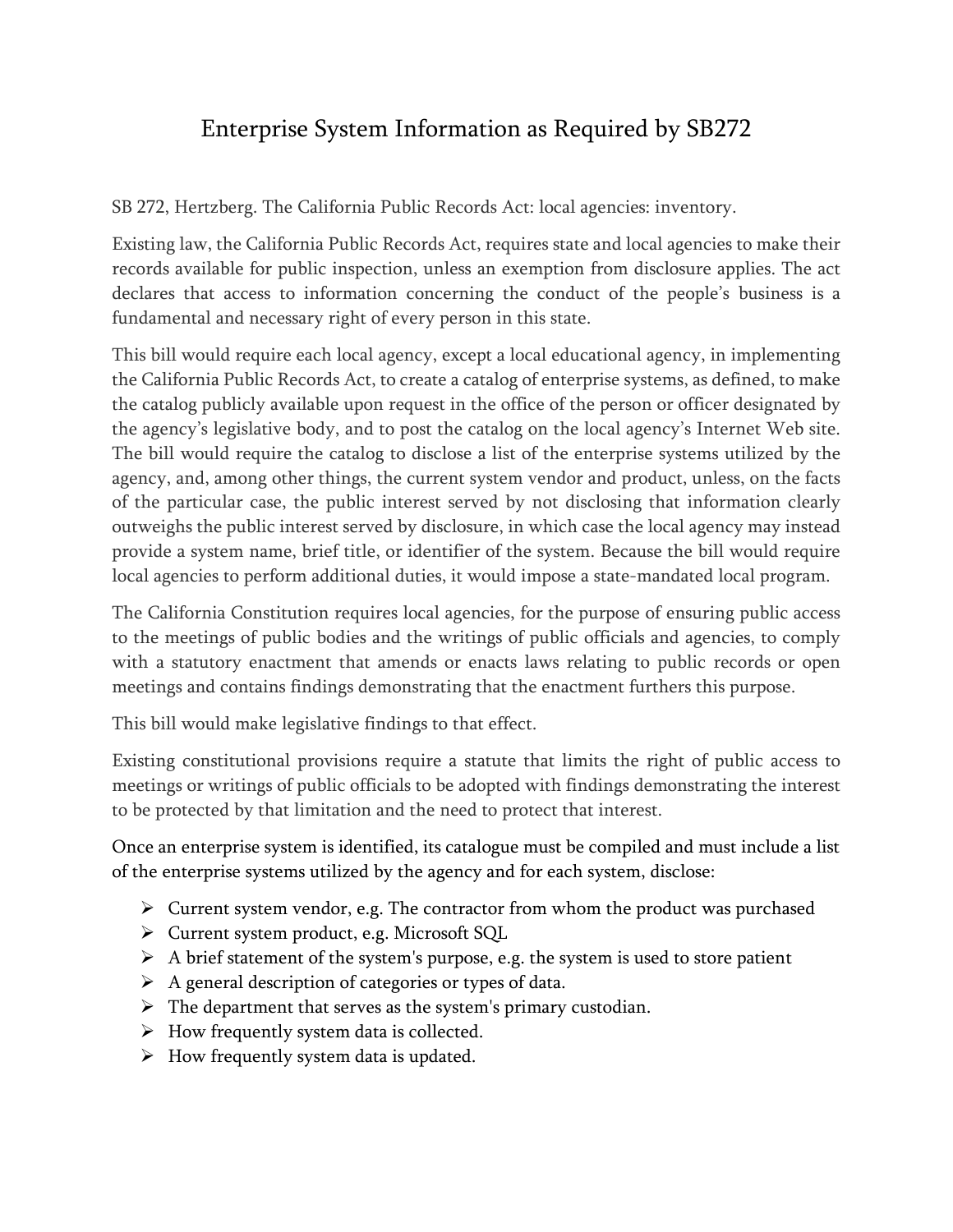## FIREHOUSE

Current system vendor: Firehouse Software - A Xerox Solution Current system product, Microsoft SQL

A brief statement of the system's purpose: The system is a records management system for Fire Departments.

A general description of categories or types of data: Its primary purpose is to store data for incidents the Fire Department is called out to, using the National Fire Incident Reporting System (NFIRS) standard. Firehouse stores and reports on other data including data on Hydrants and Occupancies.

The department that serves as the system's primary custodian: All departments How frequently system data is collected: 24x7 whenever the Fire Department is called out. How frequently system data is updated: 24x7 whenever the Fire Department is called out.

Field bridge (Hosted by the County of Santa Cruz)

Current system vendor: Image Trend, Inc

Current system product, Cloud based/SaaS

A brief statement of the system's purpose: Collect emergency call out and patient care data.

A general description of categories or types of data: The data collected describes medical problems of patients.

The department that serves as the system's primary custodian: EMT'S

How frequently system data is collected: 24x7 whenever the Fire Department is called out. How frequently system data is updated: 24x7 whenever the Fire Department is called out.

MS OFFICE 365

Current system vendor: Microsoft

Current system product: MS Office format documents

A brief statement of the system's purpose: General documentation

A general description of categories or types of data: Accounting spreadsheets, Standard

Operating Procedure documentation, general word processing.

The department that serves as the system's primary custodian: Admin

How frequently system data is collected: Mainly business hours

How frequently system data is updated: Mainly business hours